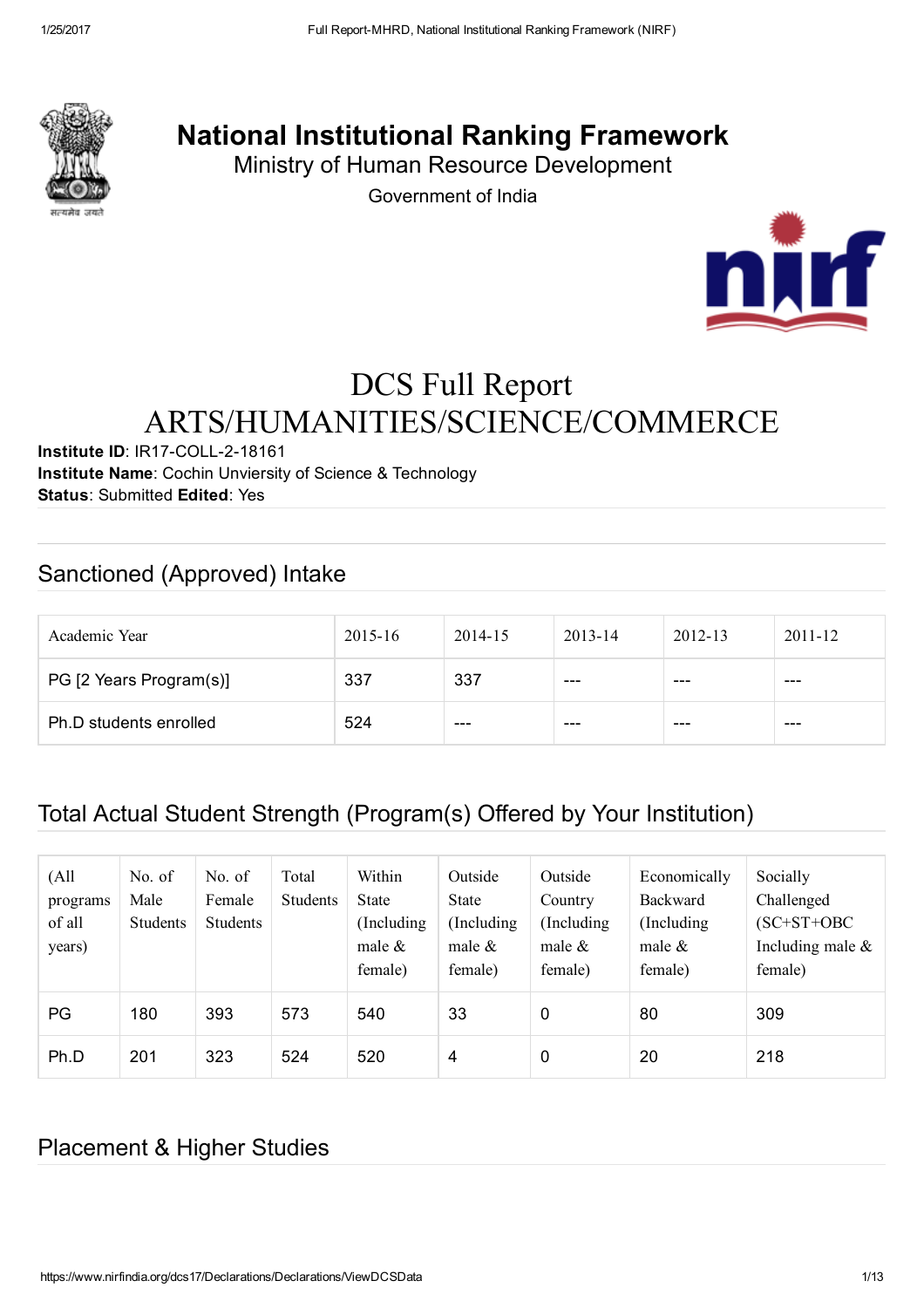| PG [2 Years Program(s)]: Placement $\&$ higher studies for previous 3 years |                                                          |                  |                                                                |                                                          |                                                         |                                                                |  |  |  |
|-----------------------------------------------------------------------------|----------------------------------------------------------|------------------|----------------------------------------------------------------|----------------------------------------------------------|---------------------------------------------------------|----------------------------------------------------------------|--|--|--|
| Academic<br>Year                                                            | No. of first year<br>students<br>admitted in the<br>year | Academic<br>Year | No. of students<br>graduating in<br>minimum<br>stipulated time | No. of students<br>placed through<br>campus<br>placement | Median salary of<br>placed graduates<br>(Amount in Rs.) | No. of<br>students<br>selected for<br>Higher<br><b>Studies</b> |  |  |  |
| $(2012 -$<br>13)                                                            | 267                                                      | $(2013 -$<br>14) | 253                                                            | $\mathbf 0$                                              | 0(Zero)                                                 | 38                                                             |  |  |  |
| $(2013 -$<br>14)                                                            | 332                                                      | $(2014 -$<br>15) | 294                                                            | $\mathbf 0$                                              | O(Zero)                                                 | 31                                                             |  |  |  |
| $(2014 -$<br>15)                                                            | 282                                                      | $(2015 -$<br>16) | 257                                                            | 0                                                        | 0(Zero)                                                 | 40                                                             |  |  |  |

## Entrepreneurship

| No. of sustained spin-off companies set up over the previous 5 years (2011-2016) (Companies started by the |  |
|------------------------------------------------------------------------------------------------------------|--|
| Students/Alumni/Faculty in the institutions business incubators): $\begin{bmatrix} 0 \end{bmatrix}$        |  |

## Top University Admission Data

| No. of graduating students from your institution who were admitted into Top University/Institution to pursue<br>higher studies in the year 2015-16: $\vert$ 39 |
|----------------------------------------------------------------------------------------------------------------------------------------------------------------|
| No. of PG students admitted into your institutions from Top Institution in the year 2015-16:   11                                                              |
| No. of Ph.D students admitted into your institutions from Top Institution in the year 2015-16: $\mid 2 \mid$                                                   |
| Total No.of PG & Ph.D students admitted:   13                                                                                                                  |

#### Ph.D Student Details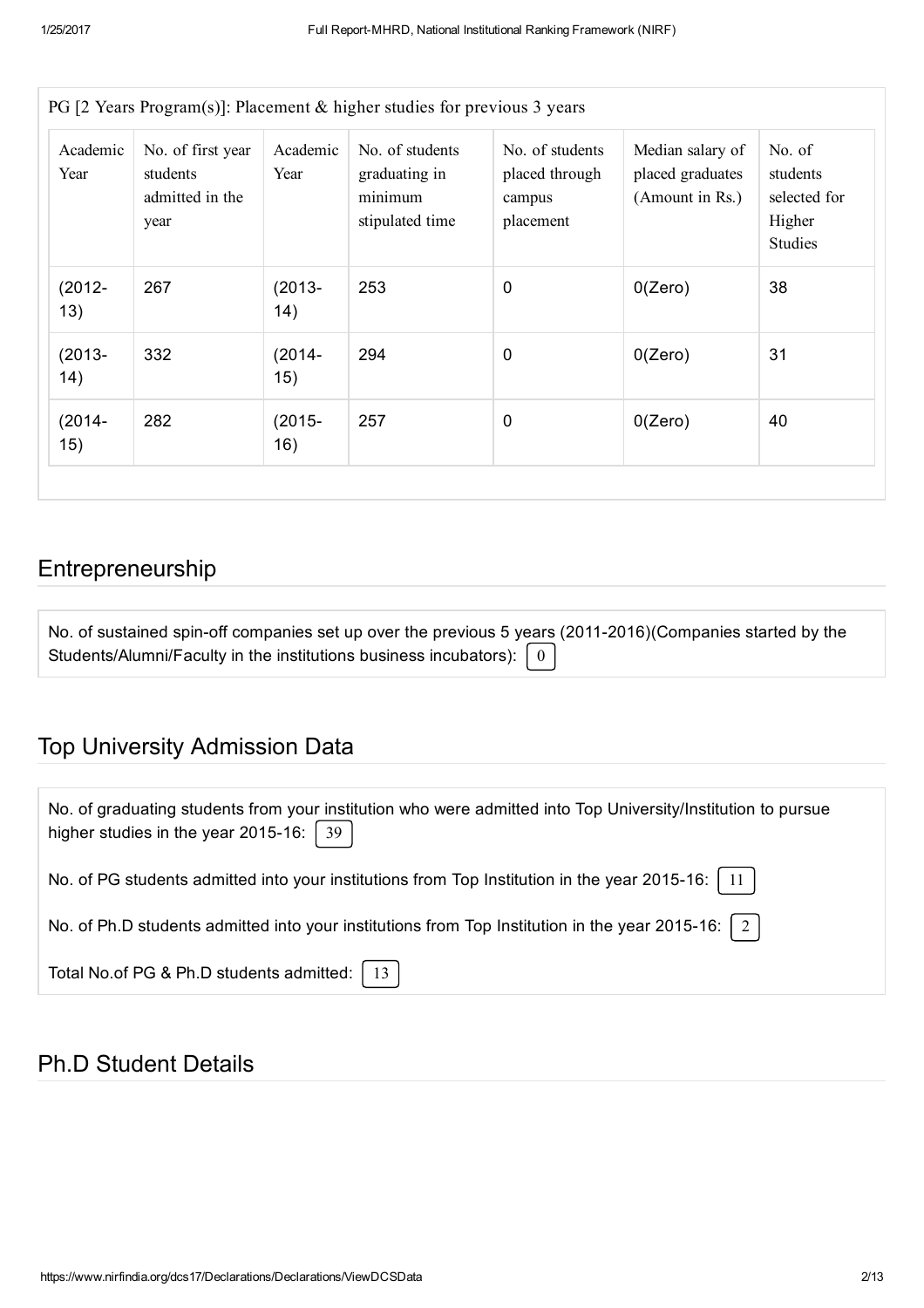| No. of Ph.D students graduated (including Integrated Ph.D) |         |         |  |  |  |  |  |
|------------------------------------------------------------|---------|---------|--|--|--|--|--|
| 2015-16                                                    | 2014-15 | 2013-14 |  |  |  |  |  |
| 67                                                         | 71      | -81     |  |  |  |  |  |
|                                                            |         |         |  |  |  |  |  |

# Faculty Details

| $\#$           | Name                          | Age | Designation            | Gender | Qualification | Experience<br>(In Months) |
|----------------|-------------------------------|-----|------------------------|--------|---------------|---------------------------|
| 1              | A A Mohamed Hatha             | 51  | Professor              | Male   | Ph.D          | 283                       |
| $\overline{2}$ | Ajayakumar P                  | 42  | Assistant<br>Professor | Male   | Ph.D          | 22                        |
| $\mathbf{3}$   | Ajith Vengalloor              | 41  | Assistant<br>Professor | Male   | Ph.D          | 108                       |
| 4              | Alungal Balchand Narayananaik | 59  | Professor              | Male   | Ph.D          | 391                       |
| 5              | Ambili A A                    | 31  | Assistant<br>Professor | Female | Ph.D          | 17                        |
| 6              | Ammini Joseph                 | 60  | Professor              | Female | Ph.D          | 387                       |
| $\overline{7}$ | Anand M                       | 46  | Assistant<br>Professor | Male   | <b>NET</b>    | 157                       |
| 8              | Anantharaman M R              | 60  | Professor              | Male   | Ph.D          | 360                       |
| 9              | Aneykutty Joseph              | 55  | Professor              | Female | Ph.D          | 123                       |
| 10             | Anjali N                      | 33  | Assistant<br>Professor | Female | M.A           | $\mathfrak{S}$            |
| 11             | Anoop M                       | 33  | Lecturer               | Male   | M.Sc.         | 12                        |
| 12             | Anu R                         | 36  | Assistant<br>Professor | Female | M.Tech        | $\boldsymbol{9}$          |
| 13             | Asha Gopalakrishnan           | 50  | Professor              | Female | Ph.D          | 254                       |
| 14             | <b>BABU CA</b>                | 57  | Professor              | Male   | Ph.D          | 206                       |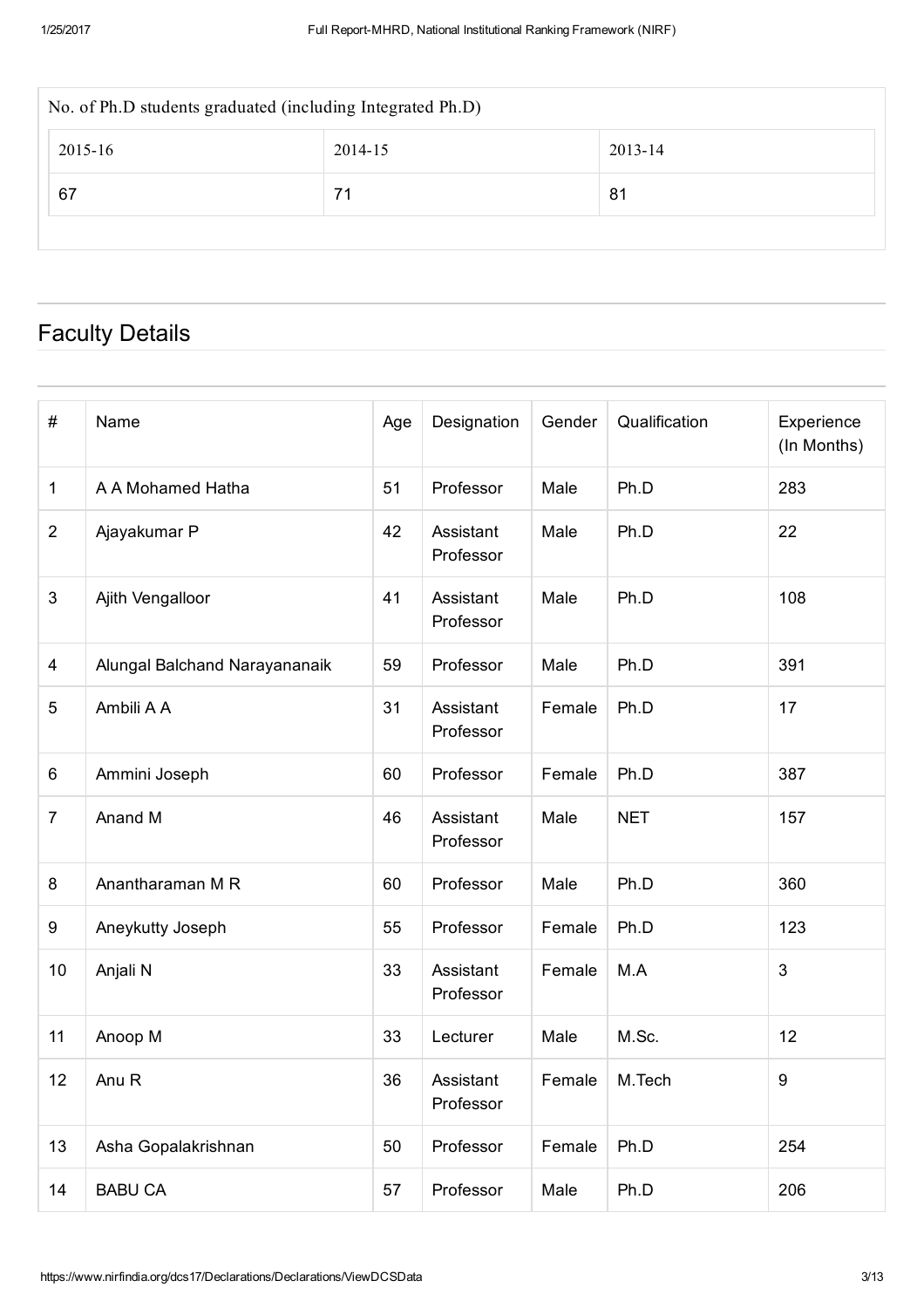| 15 | <b>BABU PHILIP</b>        | 63 | Professor              | Male   | Ph.D        | 302            |
|----|---------------------------|----|------------------------|--------|-------------|----------------|
| 16 | <b>BABY CHAKRAPANI</b>    | 53 | Associate<br>Professor | Male   | Ph.D        | 315            |
| 17 | Baiju KR                  | 39 | Assistant<br>Professor | Male   | Ph.D        | 102            |
| 18 | Balakrishna N             | 53 | Professor              | Male   | Ph.D        | 133            |
| 19 | Binumon A                 | 32 | Assistant<br>Professor | Female | M.Tech      | 28             |
| 20 | Brinda Bala Sreenivasan   | 44 | Assistant<br>Professor | Female | <b>SLET</b> | 201            |
| 21 | Chenicherry House Sujatha | 56 | Associate<br>Professor | Female | Ph.D        | 335            |
| 22 | Damodaran Rajasenan       | 59 | Professor              | Male   | Ph.D        | 432            |
| 23 | Devaki N G                | 62 | Professor              | Female | Ph.D        | 396            |
| 24 | Dhanya P R                | 33 | Assistant<br>Professor | Female | Ph.D        | 8              |
| 25 | Gandangadharan Nambiar C  | 60 | Professor              | Male   | Ph.D        | 296            |
| 26 | Gipson Edappazham         | 39 | Assistant<br>Professor | Male   | M.Sc.       | 10             |
| 27 | Harikrishnan Mahadevan    | 49 | Associate<br>Professor | Male   | Ph.D        | 264            |
| 28 | I S Bright Singh          | 62 | Professor              | Male   | Ph.D        | 385            |
| 29 | Ignatius Kunjumon         | 58 | Assistant<br>Professor | Male   | Ph.D        | 288            |
| 30 | James K C                 | 51 | Professor              | Male   | Ph.D        | 212            |
| 31 | Jayakrishnan P R          | 32 | Lecturer               | Male   | M.Sc.       | 12             |
| 32 | Jayaraj M K               | 55 | Professor              | Male   | Ph.D        | 351            |
| 33 | Jinsa Mary Jacob          | 31 | Lecturer               | Female | Ph.D        | $\overline{7}$ |
| 34 | Johnson Zacharia          | 46 | Assistant<br>Professor | Male   | M.Sc.       | 19             |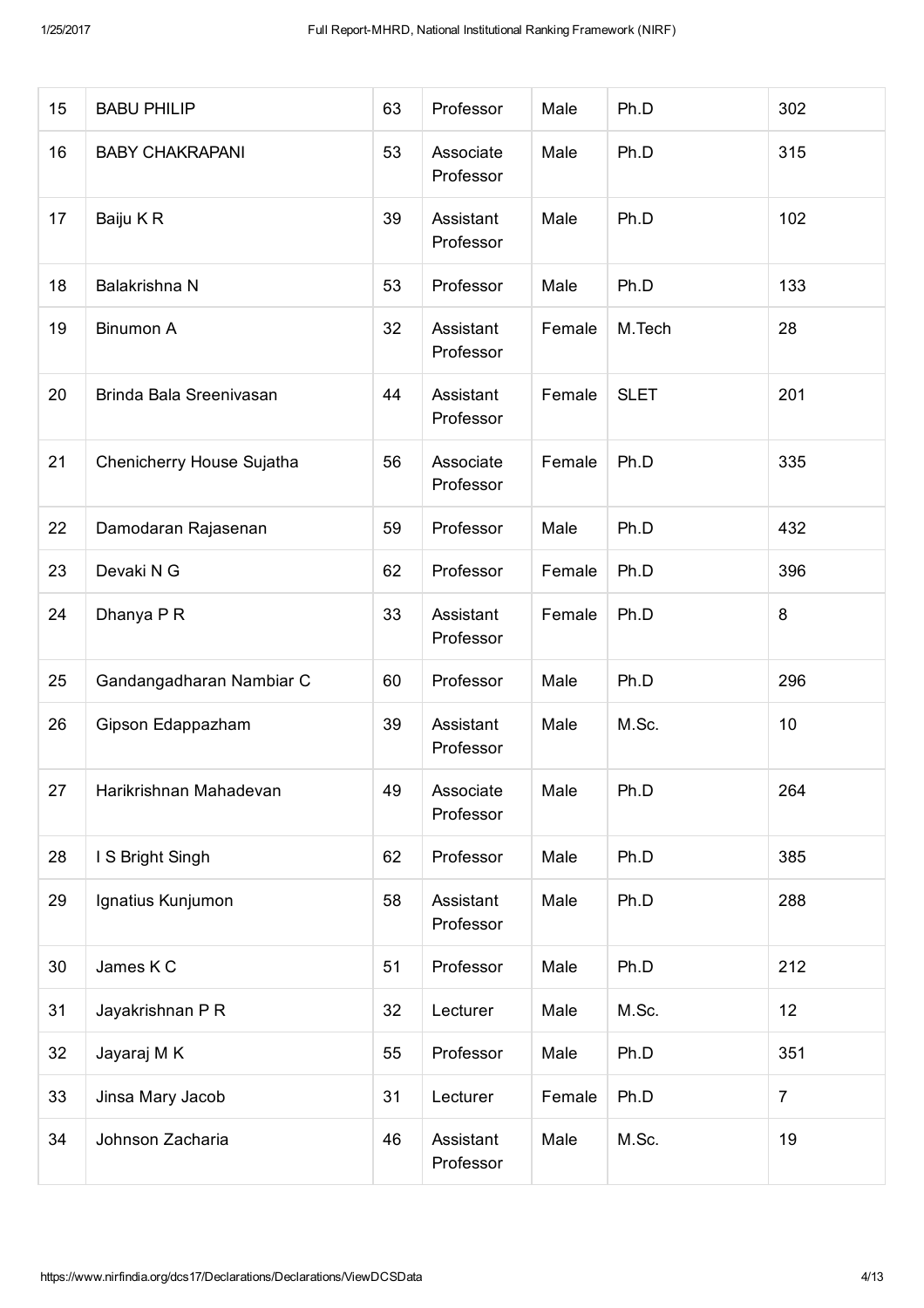| 35 | Junaid Bushiri M                                     | 48 | Professor              | Male   | Ph.D        | 123            |
|----|------------------------------------------------------|----|------------------------|--------|-------------|----------------|
| 36 | Kalarickal Aneesh Narayanan                          | 34 | Assistant<br>Professor | Male   | Ph.D        | 75             |
| 37 | Karukapadathu Kunjumoideen<br><b>Muhammed Yusuff</b> | 66 | Professor              | Male   | Ph.D        | 465            |
| 38 | Kiran Kumar V B                                      | 32 | Assistant<br>Professor | Male   | Ph.D        | 17             |
| 39 | Krishnan Ajitha                                      | 52 | Associate<br>Professor | Female | Ph.D        | 266            |
| 40 | Krishnapillai Girish Kumar                           | 54 | Professor              | Male   | Ph.D        | 330            |
| 41 | Krishnapillai Sreekumar                              | 54 | Professor              | Male   | Ph.D        | 325            |
| 42 | Kunhangadan Girish Kumar<br>Kunhikkannan             | 35 | Assistant<br>Professor | Male   | Ph.D        | 47             |
| 43 | Kuttan Saji Parolil                                  | 45 | Assistant<br>Professor | Male   | <b>NET</b>  | 193            |
| 44 | Laju Michael                                         | 35 | Assistant<br>Professor | Female | Ph.D        | 8              |
| 45 | Lakshmi B                                            | 60 | Associate<br>Professor | Female | Ph.D        | 289            |
| 46 | Limmy T P                                            | 29 | Assistant<br>Professor | Female | M.Tech      | 15             |
| 47 | Lix John K                                           | 32 | Assistant<br>Professor | Male   | MPT(Physio) | 20             |
| 48 | Louis Godfrey                                        | 61 | Professor              | Male   | Ph.D        | 459            |
| 49 | M V Harindranathan Nair                              | 61 | Assistant<br>Professor | Male   | Ph.D        | 393            |
| 50 | Madhu V                                              | 48 | Assistant<br>Professor | Male   | Ph.D        | 132            |
| 51 | Mahesh Kumar M V                                     | 35 | Assistant<br>Professor | Male   | Ph.D        | 40             |
| 52 | Mahesh Narayanan                                     | 32 | Lecturer               | Male   | M.Tech      | $\overline{2}$ |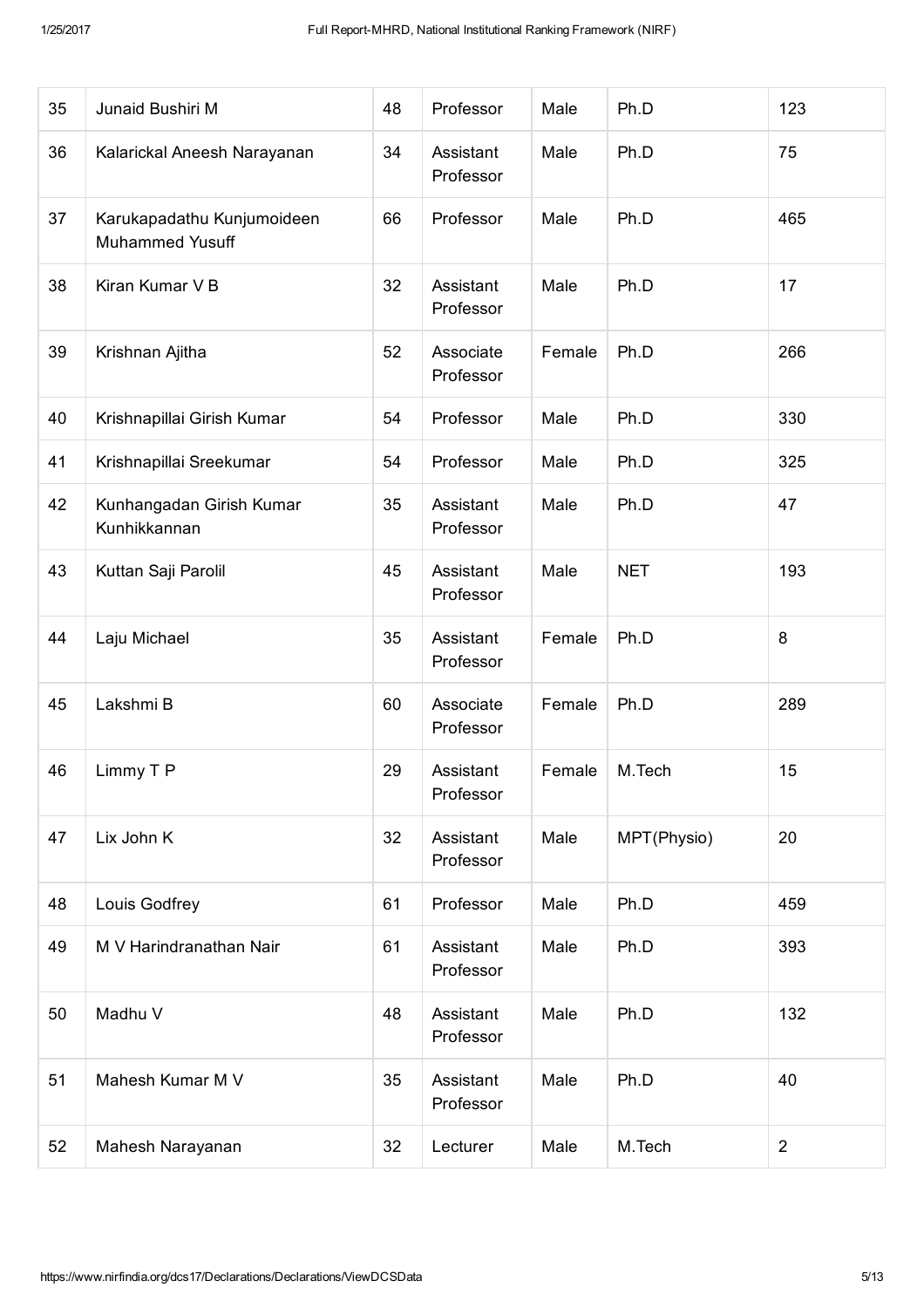| 53 | Maliekal Ramakrishnapanicker<br>Prathapachandrakurup | 60 | Professor              | Male   | Ph.D  | 446 |
|----|------------------------------------------------------|----|------------------------|--------|-------|-----|
| 54 | Manjusha K P                                         | 36 | Assistant<br>Professor | Female | Ph.D  | 12  |
| 55 | Manjusha S                                           | 44 | Lecturer               | Female | Ph.D  | 12  |
| 56 | Manoj P K                                            | 46 | Assistant<br>Professor | Male   | Ph.D  | 261 |
| 57 | Manoj Narayanapillai                                 | 46 | Associate<br>Professor | Male   | Ph.D  | 123 |
| 58 | Mathew Saleena                                       | 61 | Professor              | Female | Ph.D  | 322 |
| 59 | Meena K                                              | 47 | Lecturer               | Female | M.Sc. | 18  |
| 60 | Meena Raj Kumar                                      | 27 | Assistant<br>Professor | Male   | Ph.D  | 27  |
| 61 | Meera Bai Madathil                                   | 61 | Professor              | Female | Ph.D  | 324 |
| 62 | Mini Sekharan                                        | 43 | Assistant<br>Professor | Female | Ph.D  | 124 |
| 63 | Mobin Jahoroddin                                     | 31 | Assistant<br>Professor | Male   | Ph.D  | 12  |
| 64 | Mohan John                                           | 60 | Assistant<br>Professor | Male   | Ph.D  | 284 |
| 65 | Mohanan N                                            | 63 | Professor              | Male   | Ph.D  | 399 |
| 66 | Mohankumar K                                         | 60 | Professor              | Male   | Ph.D  | 413 |
| 67 | N R Nisha                                            | 43 | Assistant<br>Professor | Female | Ph.D  | 22  |
| 68 | Nambisan Padma                                       | 53 | Professor              | Female | Ph.D  | 294 |
| 69 | NARAYANAN NAMBOODIRI M N                             | 63 | Assistant<br>Professor | Male   | M.Sc. | 324 |
| 70 | Narayanannair<br>Chandramohanakumar                  | 61 | Professor              | Male   | Ph.D  | 405 |
| 71 | Nisha K                                              | 35 | Assistant<br>Professor | Female | Ph.D  | 15  |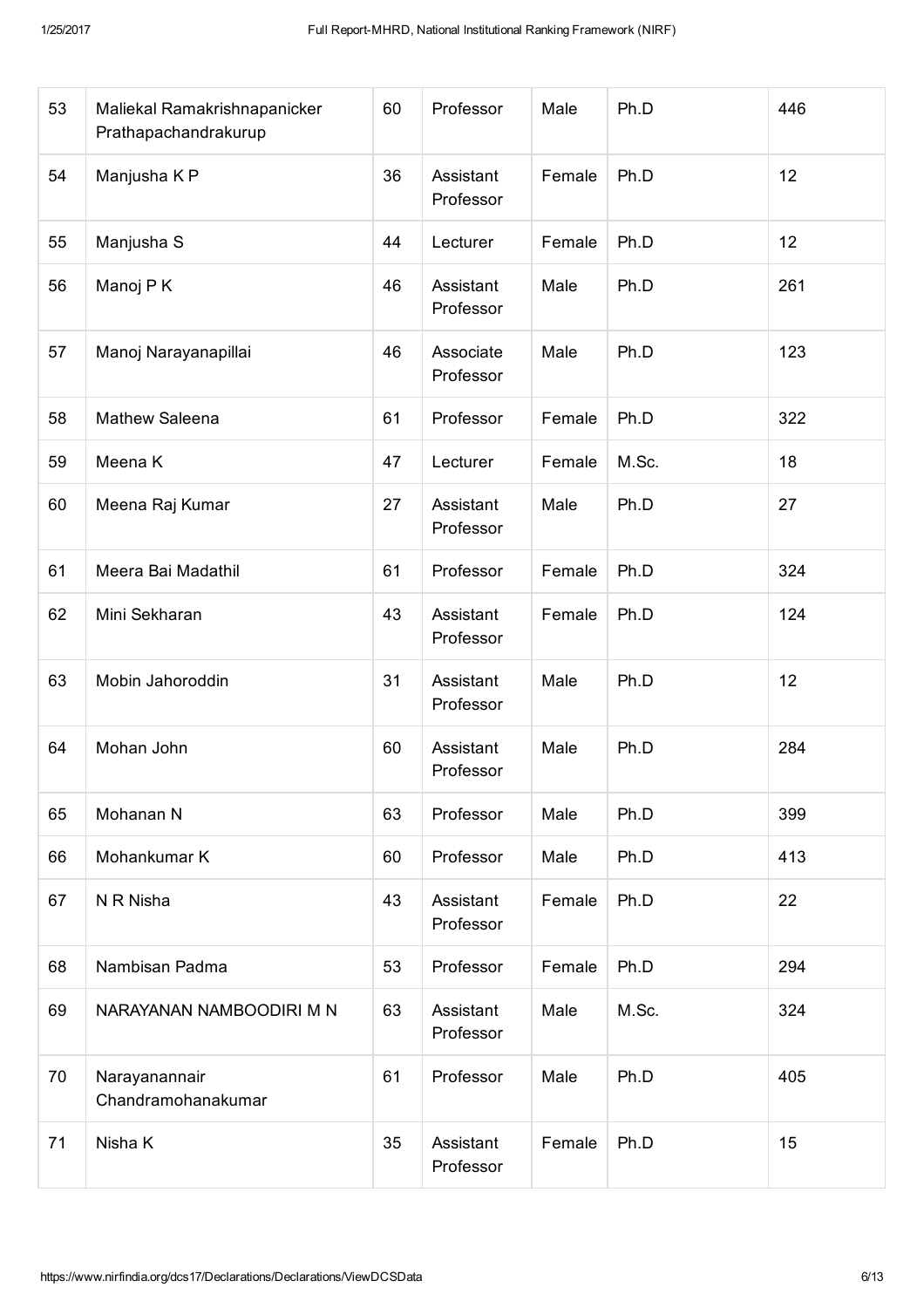| 72 | <b>NISHANR</b>                            | 33 | Lecturer               | Female | M.Tech | 14             |
|----|-------------------------------------------|----|------------------------|--------|--------|----------------|
| 73 | Nithin Viswambaran                        | 35 | Lecturer               | Male   | M.Sc.  | $\overline{7}$ |
| 74 | Noufal A                                  | 33 | Assistant<br>Professor | Male   | Ph.D   | 17             |
| 75 | P G Romeo                                 | 55 | Professor              | Male   | Ph.D   | 70             |
| 76 | Parvathy Vijayakumar                      | 25 | Assistant<br>Professor | Female | M.Tech | 26             |
| 77 | Peruparambil Achuthannair<br>Unnikrishnan | 57 | Assistant<br>Professor | Male   | Ph.D   | 372            |
| 78 | Pichan Arunachalam                        | 53 | Professor              | Male   | Ph.D   | 336            |
| 79 | Poornima <sub>N</sub>                     | 31 | Assistant<br>Professor | Female | M.Sc.  | 36             |
| 80 | Pradeep B                                 | 60 | Professor              | Male   | Ph.D   | 345            |
| 81 | Preetha T D                               | 38 | Assistant<br>Professor | Female | Ph.D   | 12             |
| 82 | Preetha E Pareed                          | 35 | Lecturer               | Female | M.Sc.  | 15             |
| 83 | Puzhavoorparambil Velayudhan<br>Mohanan   | 53 | Assistant<br>Professor | Male   | Ph.D   | 334            |
| 84 | Rajathy Sivalingam                        | 54 | Associate<br>Professor | Female | Ph.D   | 300            |
| 85 | Rajeev Kumar V R                          | 39 | Lecturer               | Male   | M.Sc.  | 9              |
| 86 | Rajendran S                               | 70 | Lecturer               | Male   | Ph.D   | 17             |
| 87 | Rajesh G                                  | 45 | Assistant<br>Professor | Male   | Ph.D   | 16             |
| 88 | Rajeshmon V G                             | 31 | Lecturer               | Male   | M.Sc.  | 14             |
| 89 | Ramachandran Alapatt                      | 59 | Professor              | Male   | Ph.D   | 293            |
| 90 | Ramachandran Nair V K                     | 61 | Professor              | Male   | Ph.D   | 446            |
| 91 | Raman Sasidharan                          | 55 | Professor              | Male   | Ph.D   | 333            |
| 92 | RAMESH BABU T                             | 62 | Professor              | Male   | Ph.D   | 276            |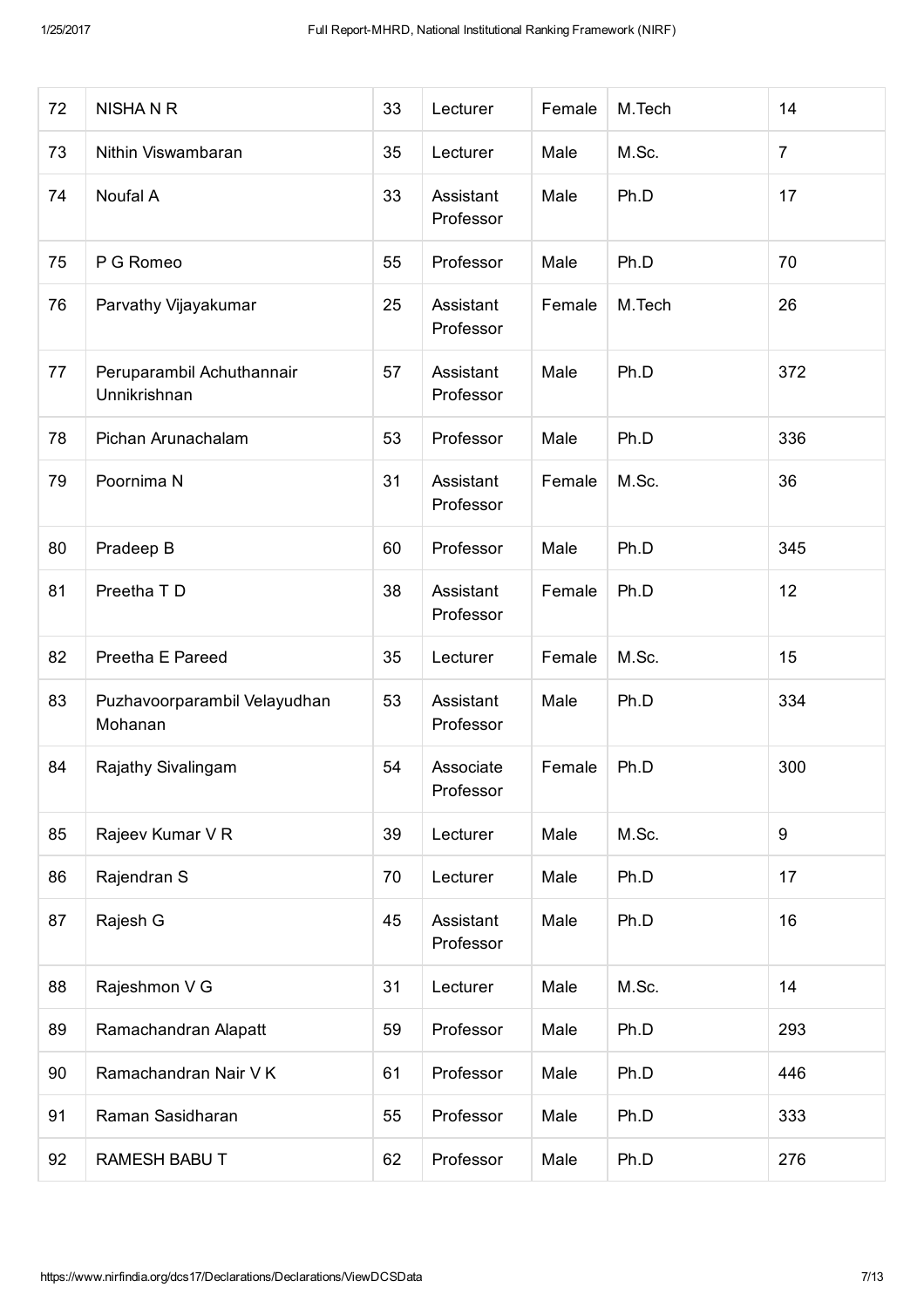| 93  | Rasheed K                 | 50 | Lecturer               | Male   | Ph.D  | 12  |
|-----|---------------------------|----|------------------------|--------|-------|-----|
| 94  | Raveendran Sajeev         | 52 | Associate<br>Professor | Male   | Ph.D  | 263 |
| 95  | Ravisankar M              | 59 | Associate<br>Professor | Male   | Ph.D  | 241 |
| 96  | Rosamma Philip            | 57 | Associate<br>Professor | Female | Ph.D  | 333 |
| 97  | <b>SABUS</b>              | 35 | Assistant<br>Professor | Male   | Ph.D  | 15  |
| 98  | Sabura Begum              | 48 | Associate<br>Professor | Female | Ph.D  | 234 |
| 99  | Sajan K                   | 59 | Professor              | Male   | Ph.D  | 269 |
| 100 | SAJEEVAN T P              | 40 | Assistant<br>Professor | Male   | Ph.D  | 75  |
| 101 | Sankaran Jayalakshmi      | 60 | Professor              | Female | Ph.D  | 339 |
| 102 | Sankaran P G              | 52 | Professor              | Male   | Ph.D  | 253 |
| 103 | Sankaran Sugunan          | 65 | Professor              | Male   | Ph.D  | 448 |
| 104 | Santhosh KM               | 51 | Assistant<br>Professor | Male   | Ph.D  | 21  |
| 105 | Santhosh KR               | 60 | Associate<br>Professor | Male   | Ph.D  | 353 |
| 106 | Sapna K                   | 39 | Lecturer               | Female | Ph.D  | 12  |
| 107 | Sarita Ganapathy Bhat     | 50 | Professor              | Female | Ph.D  | 245 |
| 108 | Saritha K M               | 31 | Lecturer               | Female | M.Sc. | 37  |
| 109 | SHIBU A V                 | 46 | Assistant<br>Professor | Male   | Ph.D  | 14  |
| 110 | Shyam Sunder Iyer         | 29 | Lecturer               | Male   | M.Sc. | 12  |
| 111 | Sivasankaran Bijoy Nandan | 52 | Associate<br>Professor | Male   | Ph.D  | 295 |
| 112 | Smitha Nair               | 39 | Assistant<br>Professor | Female | Ph.D  | 16  |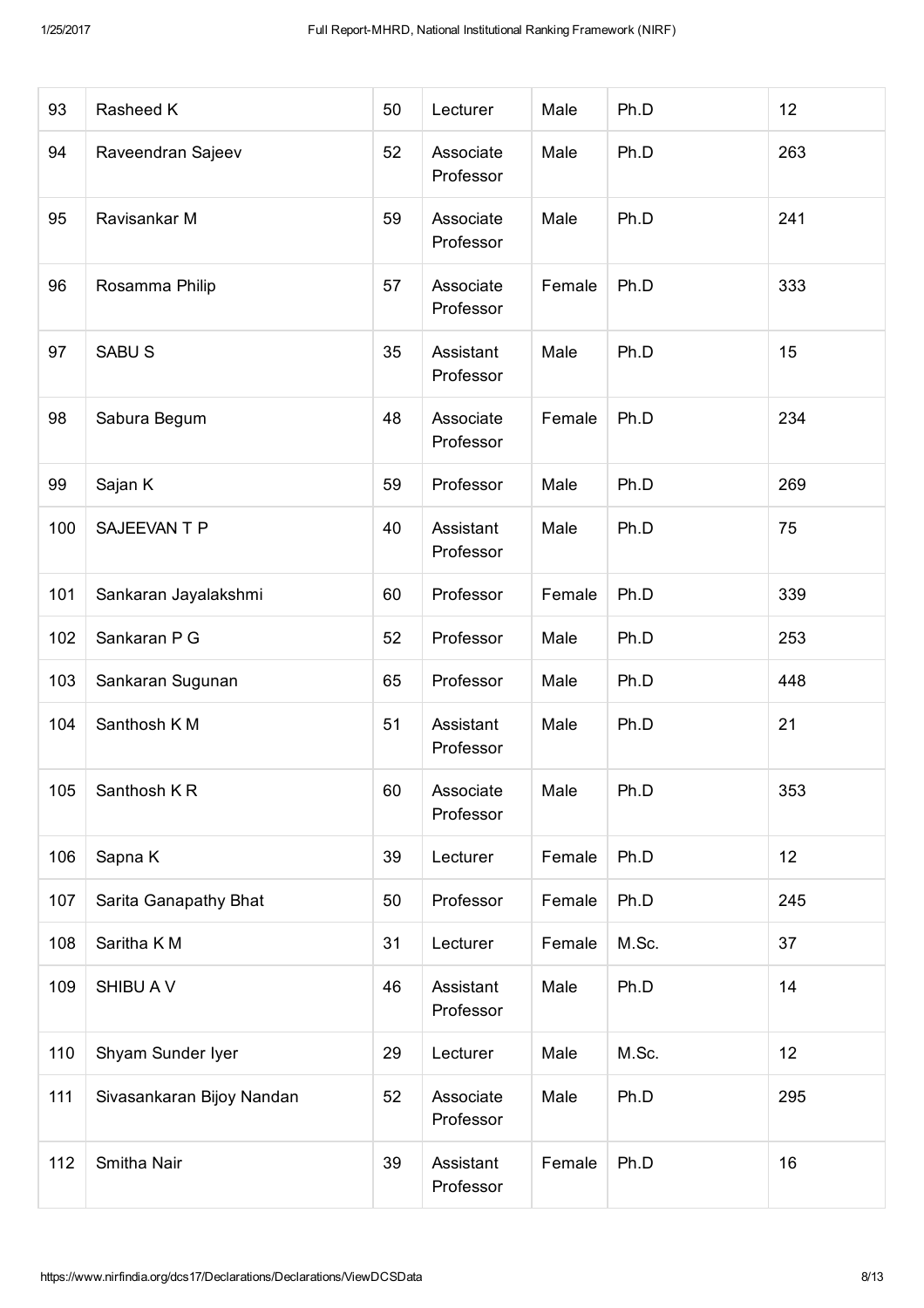| 113 | Sreedharan Prathapan             | 58 | Associate<br>Professor | Male   | Ph.D                               | 332            |
|-----|----------------------------------|----|------------------------|--------|------------------------------------|----------------|
| 114 | Sreekanth P M                    | 37 | Lecturer               | Male   | Ph.D                               | 12             |
| 115 | SUDHA KARTHA C                   | 62 | Professor              | Female | Ph.D                               | 303            |
| 116 | Sugida G                         | 30 | Assistant<br>Professor | Female | M.A                                | $\mathfrak{3}$ |
| 117 | Sukumarannair Muraleedharan Nair | 56 | Associate<br>Professor | Male   | Ph.D                               | 300            |
| 118 | Sukumarapillai Harikumar         | 58 | Professor              | Male   | Ph.D                               | 360            |
| 119 | Sunoj S M                        | 44 | Professor              | Male   | Ph.D                               | 219            |
| 120 | Thara K J                        | 37 | Assistant<br>Professor | Female | Ph.D                               | 21             |
| 121 | Thomson Kaleekal T               | 60 | Professor              | Male   | Ph.D                               | 315            |
| 122 | <b>Titus K Mathew</b>            | 52 | Associate<br>Professor | Male   | Ph.D                               | 179            |
| 123 | Uma Devi B                       | 35 | Assistant<br>Professor | Female | M. Phil                            | 23             |
| 124 | Umadevi A G                      | 36 | Lecturer               | Female | MSc(EM): M.Sc.<br>Electronic Media | 8              |
| 125 | V Sivanandan Achari              | 49 | Associate<br>Professor | Male   | Ph.D                               | 235            |
| 126 | VALSAMMA JOSEPH                  | 46 | Associate<br>Professor | Female | Ph.D                               | 98             |
| 127 | Vanaja Karthyayaniamma           | 57 | Professor              | Female | Ph.D                               | 339            |
| 128 | Varghese Saramma Aikkarakunnath  | 59 | Professor              | Female | Ph.D                               | 382            |
| 129 | Venu G Nair                      | 47 | Assistant<br>Professor | Male   | M.Sc.                              | 12             |
| 130 | Vijaya Kumar A                   | 58 | Professor              | Male   | Ph.D                               | 346            |
| 131 | <b>VIJAYAKUMAR K P</b>           | 63 | Professor              | Male   | Ph.D                               | 327            |
| 132 | Viji V                           | 32 | Assistant<br>Professor | Female | Ph.D                               | 12             |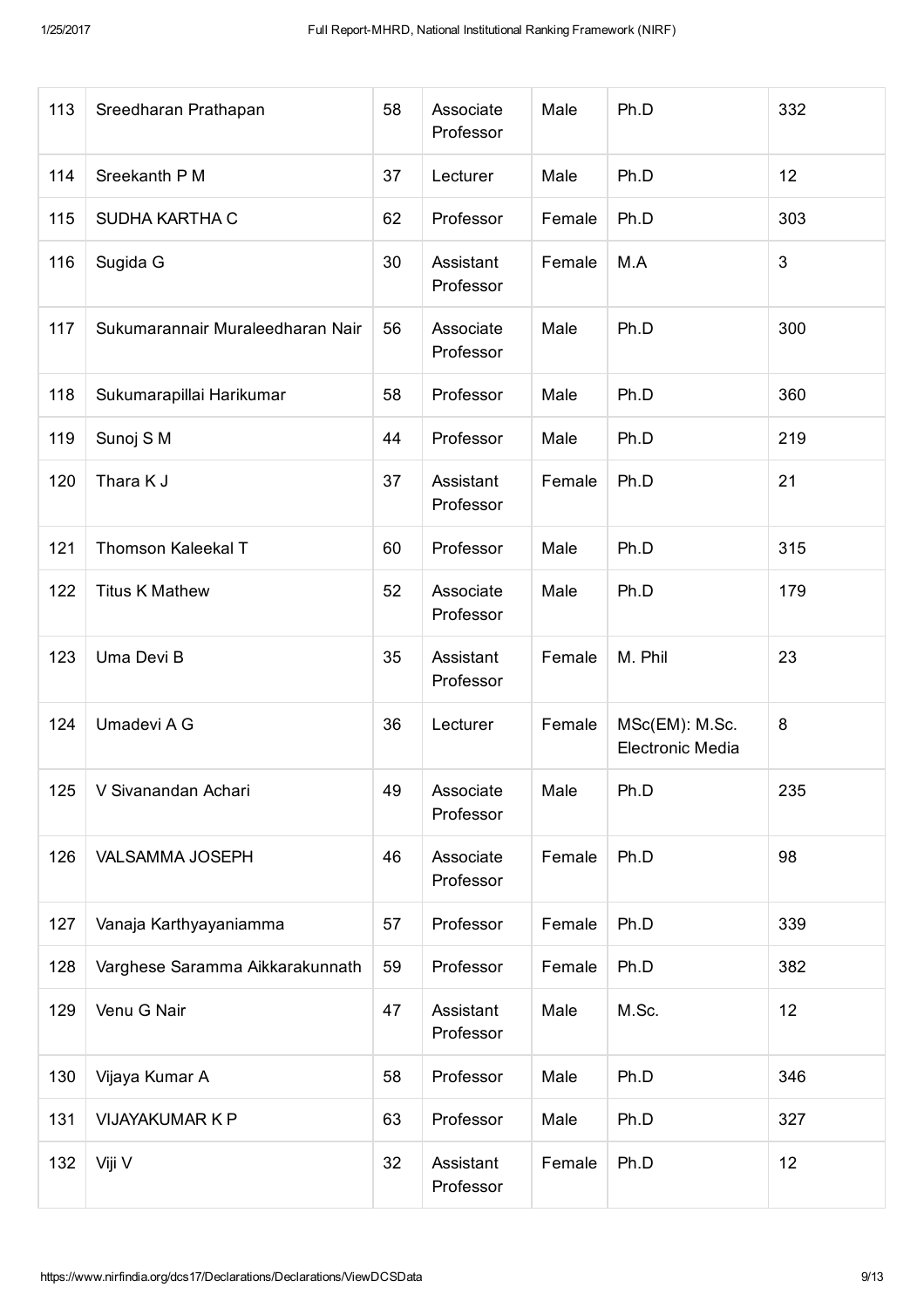# Financial Resources: Utilised Amount for the Capital & Operational expenditure for previous 3 years

| Financial Year                                                                                                                                                                                              | 2015-16                                                                                            | 2014-15                                                                                                  | 2013-14                                                                                                             |  |  |  |
|-------------------------------------------------------------------------------------------------------------------------------------------------------------------------------------------------------------|----------------------------------------------------------------------------------------------------|----------------------------------------------------------------------------------------------------------|---------------------------------------------------------------------------------------------------------------------|--|--|--|
|                                                                                                                                                                                                             | <b>Utilised Amount</b>                                                                             | <b>Utilised Amount</b>                                                                                   | <b>Utilised Amount</b>                                                                                              |  |  |  |
| Annual Capital Expenditure on Academic Activities and Resources (excluding expenditure on<br>buildings)                                                                                                     |                                                                                                    |                                                                                                          |                                                                                                                     |  |  |  |
| Library                                                                                                                                                                                                     | 957465 (Nine Lakh<br><b>Fifty Seven</b><br><b>Thousand Four</b><br>Hundred and Sixty<br>Five only) | 2136871 (Twenty<br>One Lakhs Thirty<br>Six Thousand Eight<br>Hundred and<br>Seventy one Only)            | 1910648 (Nineteen<br>Lakhs Ten<br><b>Thousand Six</b><br>Hundred and Forty<br>Eight only)                           |  |  |  |
| New Equipment for Laboratories                                                                                                                                                                              | 2999916 (Twenty<br>Nine Lakhs Ninety<br>Nine thousand Nine<br>hundred and<br>sixteen only)         | 7807844 (Seventy<br><b>Eight Lakhs Seven</b><br><b>Thousand Eight</b><br>Hundred and Forty<br>Four only) | 9264448 (Ninety<br><b>Two Lakhs Sixty</b><br>Four Thousand<br>Four Hundred and<br>Forty Eight only)                 |  |  |  |
| <b>Engineering Workshops</b>                                                                                                                                                                                | 0 (zero only)                                                                                      | 0 (zero only)                                                                                            | 0 (zero only)                                                                                                       |  |  |  |
| <b>Studios</b>                                                                                                                                                                                              | 0 (zero only)                                                                                      | 0 (zero only)                                                                                            | 0 (zero only)                                                                                                       |  |  |  |
| Other suitably identified academic activities                                                                                                                                                               | 790907 (Seven<br>lakhs Ninety<br><b>Thousand Nine</b><br>hundred and seven)                        | 355568 (Three<br>Lakhs Fifty Five<br><b>Thousand Five</b><br><b>Hundred and Sixty</b><br>Eight only)     | 144716 (One Lakh<br>Forty Four<br><b>Thousand Seven</b><br>Hundred and<br>Sixteen o)                                |  |  |  |
| <b>Annual Operational Expenditure</b>                                                                                                                                                                       |                                                                                                    |                                                                                                          |                                                                                                                     |  |  |  |
| Salaries (Teaching and Non Teaching staff)                                                                                                                                                                  | 194300596<br>(NIneteen Crore<br>Forty Three lakhs<br>five hundred and<br>ninety six only)          | 192355032<br>(Nineteen crore<br>Twenty three lakhs<br>fifty five thousand<br>and thirty two only)        | 158637393 (Fifteen<br>crore eighty six<br>lakhs Thirty seven<br>thousand three<br>hundred and ninety<br>three only) |  |  |  |
| Maintenance of Academic Infrastructure or<br>consumables, other running<br>expenditures, Seminars/Conferences/Workshoforty eight thousand<br>etc. (excluding maintenance of hostels and<br>allied services) | 1748432<br>(Seventeen lakhs<br>four hundred and<br>thirty two only)                                | 1674829 (Sixteen<br>lakhs seventy four<br>thousand eight<br>hundred and twnty<br>nine only)              | 1702853<br>(Seventeen lakhs<br>two thousand eight<br>hundred and fifty<br>three only)                               |  |  |  |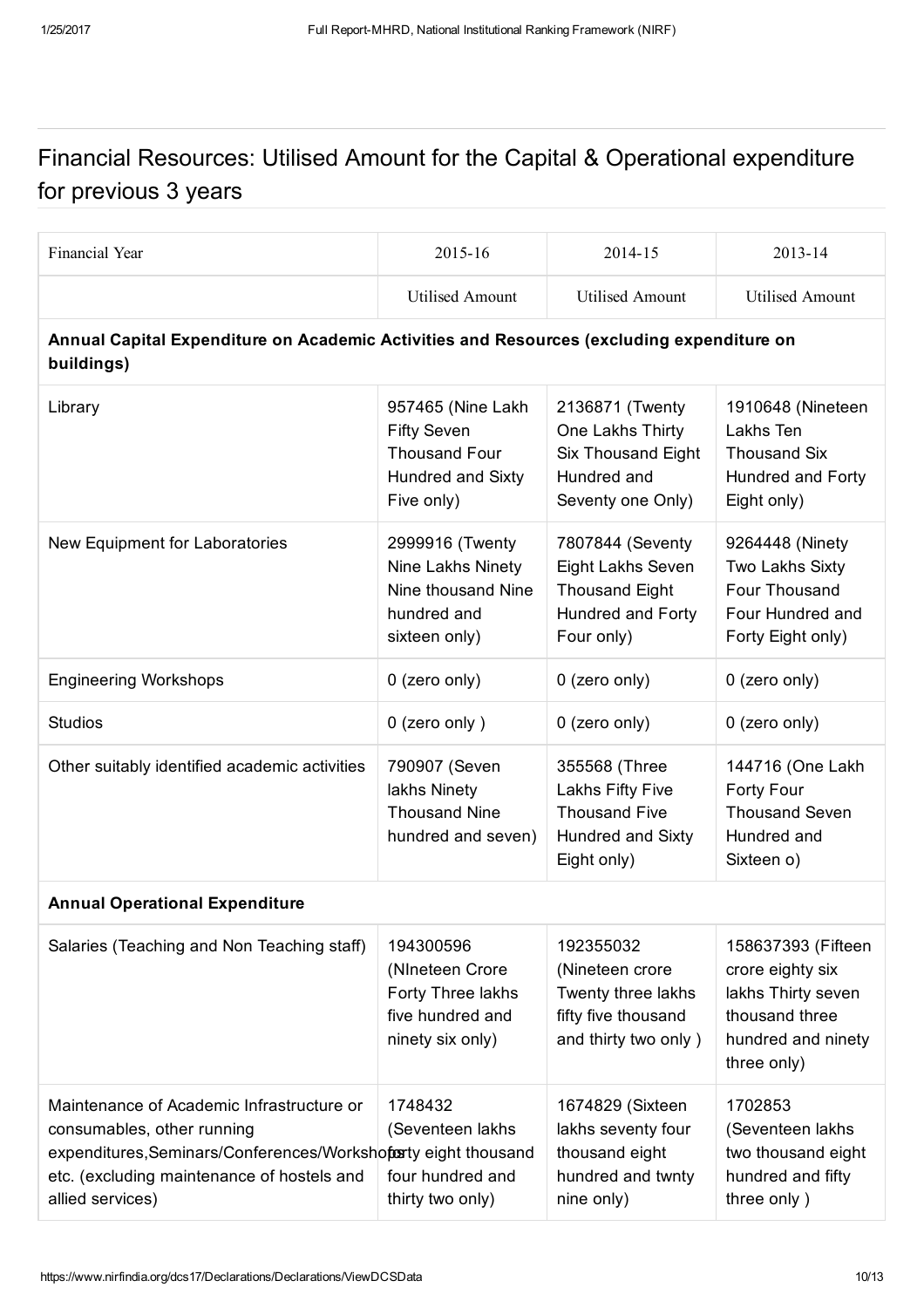| Financial Year         | $2015 - 16$     | 2014-15                | 2013-14         |
|------------------------|-----------------|------------------------|-----------------|
| <b>Women Diversity</b> | Utilised Amount | <b>Utilised Amount</b> | Utilised Amount |

No. of women members in senior administrative positions, such as Head of Departments, Dean or Institute Heads in previous academic year (2015-16):  $\boxed{6}$ 

#### IPR

| Calendar Year            | 2015 | 2014 | 2013 |
|--------------------------|------|------|------|
| No. of Patents Filed     |      | 2    | 3    |
| No. of Patents Published | 2    | 2    |      |
| No. of Patents Granted   | 0    | 0    |      |
| No. of Patents Licensed  |      | 0    | 0    |

Did your institution transferred atleast one technology in the previous three years?:  $\sqrt{\phantom{a}}$  No

| Financial Year                          | 2015-16 | 2014-15 | 2013-14 |
|-----------------------------------------|---------|---------|---------|
| Earning From Patents (Amount in Rupees) |         |         |         |
| Enter Amount in Words                   | Zero    | Zero    | Zero    |

## Sponsored Research Details

| Financial Year                        | 2015-16 | 2014-15 | 2013-14 |
|---------------------------------------|---------|---------|---------|
| Total no. of<br>Sponsored<br>Projects | 22      | 16      | 19      |
| Total no. of<br>Funding<br>Agencies   | 10      | 9       | 10      |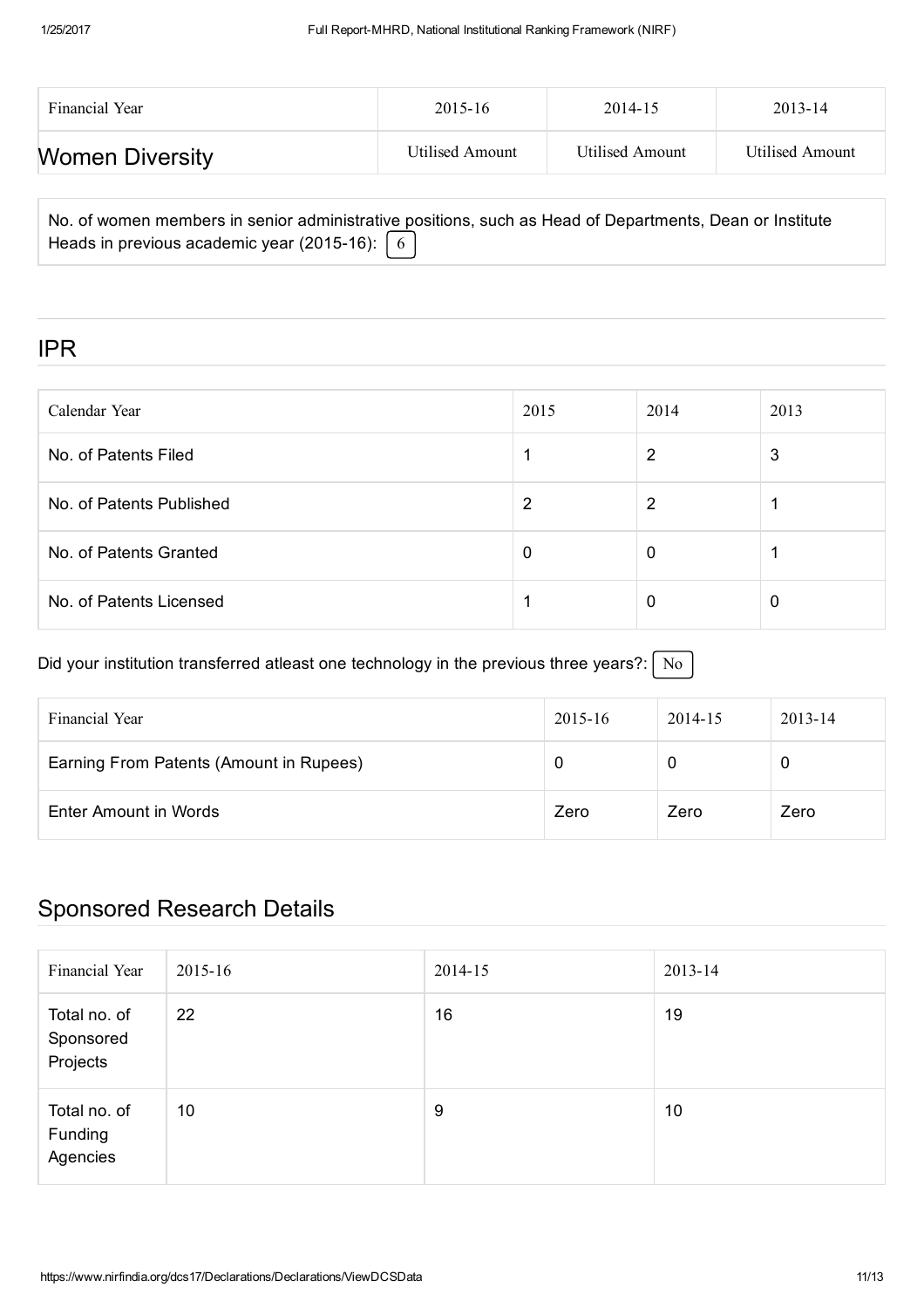| Financial Year                                           | $2015 - 16$                                                                               | 2014-15                                                                                    | $2013 - 14$                                                                         |
|----------------------------------------------------------|-------------------------------------------------------------------------------------------|--------------------------------------------------------------------------------------------|-------------------------------------------------------------------------------------|
| <b>Total Amount</b><br>Received<br>(Amount in<br>Rupees) | 17798195                                                                                  | 20955371                                                                                   | 38985680                                                                            |
| Amount<br>Received in<br><b>Words</b>                    | One Crore Seventy Seven Lakh<br>Ninety Eight Thousand One<br>Hundred and Ninety Five Only | Two Crore Nine Lakh Fifty<br><b>Five Thousand Three</b><br>Hundreda and Seventy One<br>nly | Three Crore Eighty Nine<br>lakh eighty Five Thousand<br>Six hundred and Eighty Only |

# Consultancy Project Details

| Financial Year                                     | $2015 -$<br>16 | 2014-15                                                         | 2013-14                                                         |
|----------------------------------------------------|----------------|-----------------------------------------------------------------|-----------------------------------------------------------------|
| Total no. of Consultancy<br>Projects               | $\mathbf 0$    | 4                                                               | 4                                                               |
| Total no. of Client<br>Organizations               | 0              | 3                                                               | 3                                                               |
| <b>Total Amount Received</b><br>(Amount in Rupees) | $\mathbf 0$    | 1699160                                                         | 1253160                                                         |
| Amount Received in<br>Words                        | Zero           | Sixteen Lakh Ninety Nine Thousand<br>One Hundred and Sixty only | Tweleve lakh fifty three thousand<br>one hundred and sixty only |

## Executive Development Program

| Financial Year                                  | $2015 - 16$ | 2014-15 | $2013 - 14$ |
|-------------------------------------------------|-------------|---------|-------------|
| Total no. of Executive Development Programs     | 0           | 0       | 0           |
| Total no. of Participants                       | 0           | 0       | 0           |
| <b>Total Annual Earnings (Amount in Rupees)</b> | 0           | 0       | 0           |
| <b>Total Annual Earnings in Words</b>           | Zero        | Zero    | Zero        |